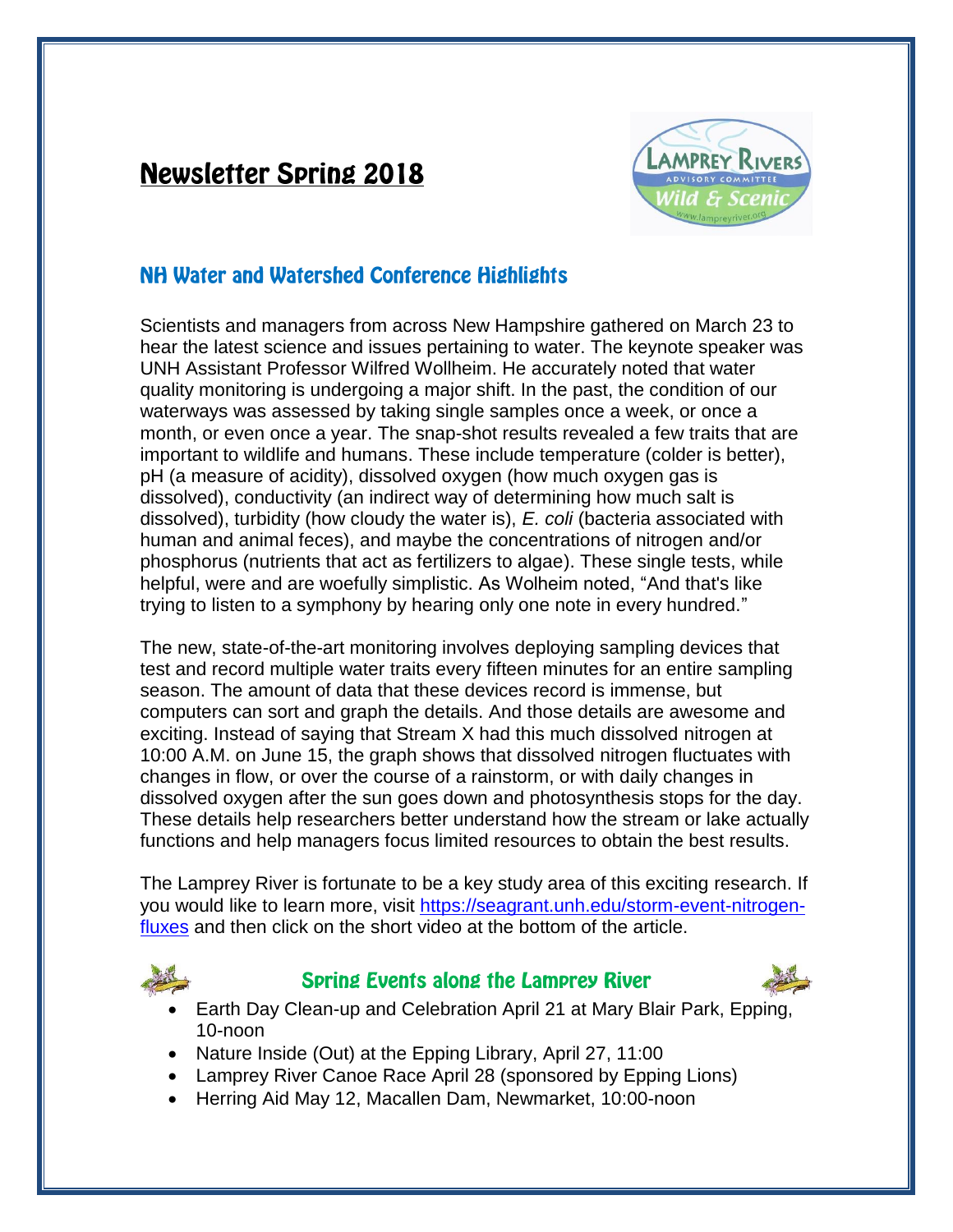### **Vernal Voles**



Photo credit Maine.gov

Late winter/ early spring is a great time to observe meadow voles (*Microtus pennsylvanicus*)**.** These small rodents are common in wet grassy areas throughout middle and northern North America. Adults are about 7 inches long, with a tail of 1.25 to 2.5 inches. They have chestnut brown fur with gray bellies. Voles breed year-round, producing 4-6 pups per litter. Pups are weaned after twelve to fourteen days and reach their full adult size at two to ten months. The typical lifespan is less than 16 months.

Voles are active year-round, but when the snow starts to retreat, the presence of these normally hidden creatures becomes most noticeable. During the winter, they dig and eat their way through flattened grasses under the snow, creating squiggly paths. They form nests of woven grass where they sleep and raise their young. As the snow depth decreases, these paths and nests become more visible. For hikers who are extra astute, communal toilet areas can also be seen.



vole shallow tunnels and deep mole tunnel hole photo by RC Grimsley



exposed vole nest photo by RC Grimsley

Voles can cause damage to some human crops, but they are very important ecologically. They help to break down plant matter and release the nutrients back to the ecosystem. They help to speed the recovery of fields that have been burned. They are food sources for most raptors and many other birds, including crows, gulls, and some wading birds. They are eaten by most mammalian predators and some snakes.

As winter yields to spring, go outside and get away from the usual rat race; evidence of the vernal vole race awaits.